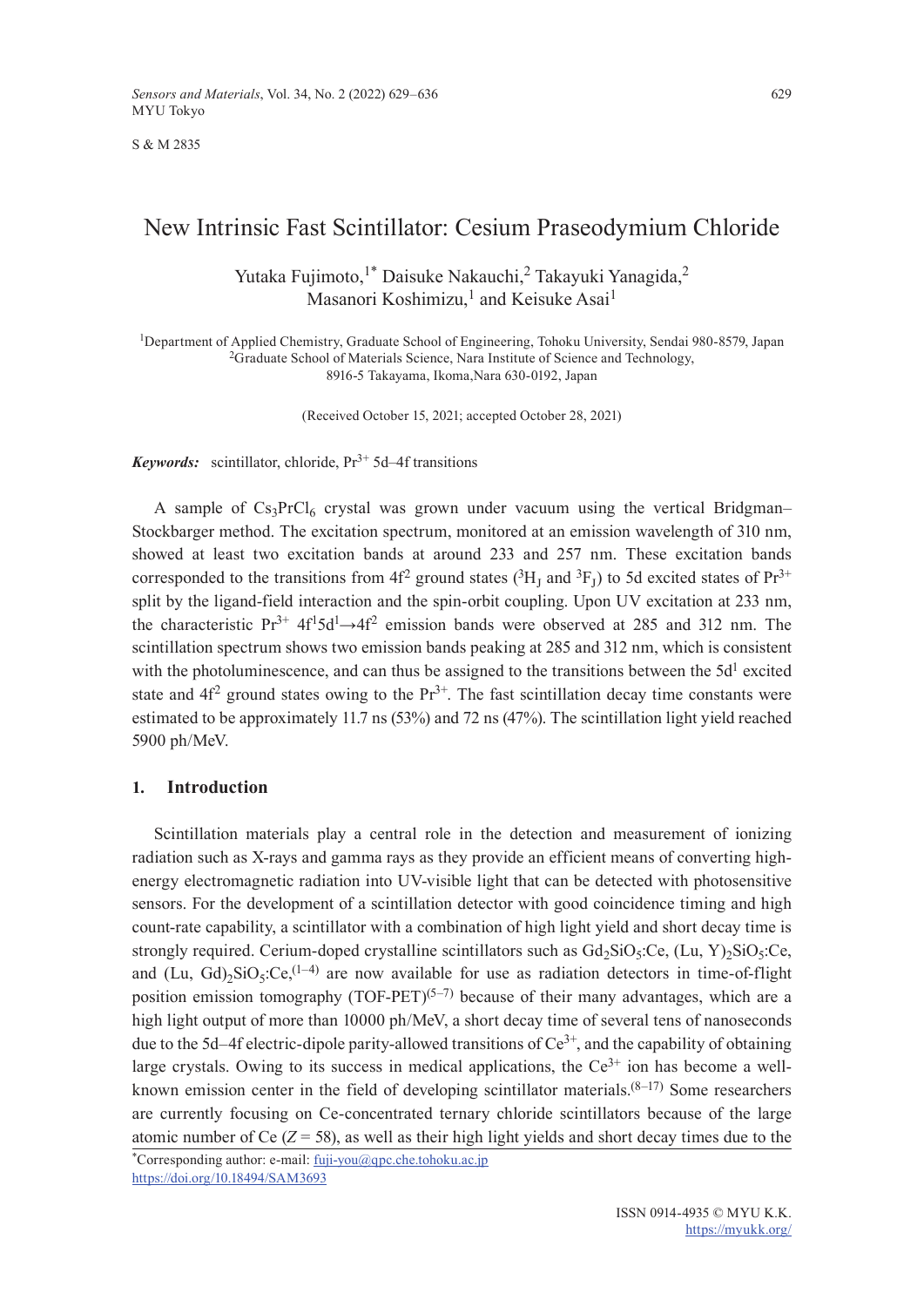5d–4f allowed transitions of  $Ce^{3+(18-21)}$  Meanwhile, most common scintillators activated by extrinsic dopants tend to have an inhomogeneous dopant distribution in the crystal. The above self-activated scintillators have the potential to exhibit uniform quality and characteristics. In 2007, K<sub>2</sub>CeCl<sub>5</sub> was first introduced as a scintillator by Roy *et al.*<sup>(18)</sup> The K<sub>2</sub>CeCl<sub>5</sub> crystal shows a high light yield of 30000 ph/MeV with an energy resolution of 5.8% at 662 keV and is much less hygroscopic than LaBr<sub>3</sub>. After 2011, CsCl–CeCl<sub>3</sub>-based ternary scintillators such as  $Cs<sub>3</sub>CeCl<sub>6</sub>$  and  $CsCe<sub>3</sub>Cl<sub>7</sub>$  were intensely studied by Zhuravleva *et al.*<sup>(20)</sup> For their crystals, the light yield reached  $\sim$ 26000 ph/MeV with a fast principal decay time of 50 ns. These Ce-concentrated halides are very interesting because of their low concentration quenching despite a high Ce concentration compared with  $Ce^{3+}$ -doped oxides and other compounds. Thus, in this study, we focused on new CsCl–PrCl<sub>3</sub>-based ternary compounds and investigated a  $Cs<sub>3</sub>PrCl<sub>6</sub>$  crystalline scintillator. Many researchers have reported that  $Pr<sup>3+</sup>$ -doped crystalline scintillators also exhibit  $4f^15d^1 \rightarrow 4f^2$  ( ${}^3H_J$ ,  ${}^3F_J$ ) allowed transitions and can be an attractive alternative for TOF-PET applications.<sup>(21–25)</sup> The Pr<sup>3+</sup>  $4f^15d^1 \rightarrow 4f^2$  emission is caused by a high crystal field strength that shifts the lowest 5d<sup>1</sup> state of  $Pr^{3+}$  below the <sup>1</sup>S<sub>0</sub> state of the ground 4f<sup>2</sup> electronic configuration. A previous study on the decay times of  $Ce^{3+}$  and  $Pr^{3+}$  in the same compounds such as garnet and perovskite crystals revealed that the decay time of  $Pr<sup>3+</sup>$  is about half that of  $Ce^{3+}$ . Here, in an attempt to study Pr-concentrated fast halide scintillators, we report results of the crystal growth, powder X-ray diffraction (PXRD) pattern analysis, photoluminescence (PL), and scintillation property measurements of  $Cs<sub>3</sub>PrCl<sub>6</sub>$ .

# **2. Methods**

The synthesis procedure of  $Cs<sub>3</sub>PrCl<sub>6</sub>$  consisted of mixing stoichiometric amounts of CsCl (4N) and PrCl<sub>3</sub> (4N) raw materials into a quartz ampoule and then heating at 350 °C in vacuum for 24 h before crystal growth. After that, the quartz ampoule was sealed under vacuum with an oxygen propane burner torch. The  $Cs_3PrCl_6$  crystal was grown in a two-zone furnace at a temperature gradient of 1.3 °С/mm using a vertical Bridgman furnace (TBR-30V, TECHNO SEARCH CORP.). The temperatures of the upper and lower zones in the vertical furnace were 900 and 700 °C, respectively, where the former is higher than the melting point of  $Cs_3PrCl_6$ ( $\sim$ 820 °C). After maintaining the furnace temperature for 12 h, the crystal growth was carried out at a growth rate of 1.0 mm/h, then the crystal was cooled to room temperature over several hours at the end of the crystal growth process. To confirm the crystalline phase, PXRD pattern analysis was performed in the 2*θ* range from 10 to 80° using an Ultima IV diffractometer (RIGAKU) with an X-ray source operated at 40 kV and 40 mA with a copper target. The measurement was carried out on the sample in an air-sensitive holder, which protected the sample from decomposition in ambient air. To understand the luminescence mechanism, PL spectra and PL decay time profile measurements were performed. The excitation and emission spectra were measured using a Hitachi F-7000 fluorescence spectrophotometer equipped with a monochromator and a xenon arc lamp as the excitation source. The PL decay time profile was recorded using a DeltaFlex time-correlated single-photon counting device system (TCSPC, HORIBA). The sample was excited at 250 nm using a pulsed nano-LED excitation source, and the PL photons from the sample were counted using a picosecond photon detection (PPD)-850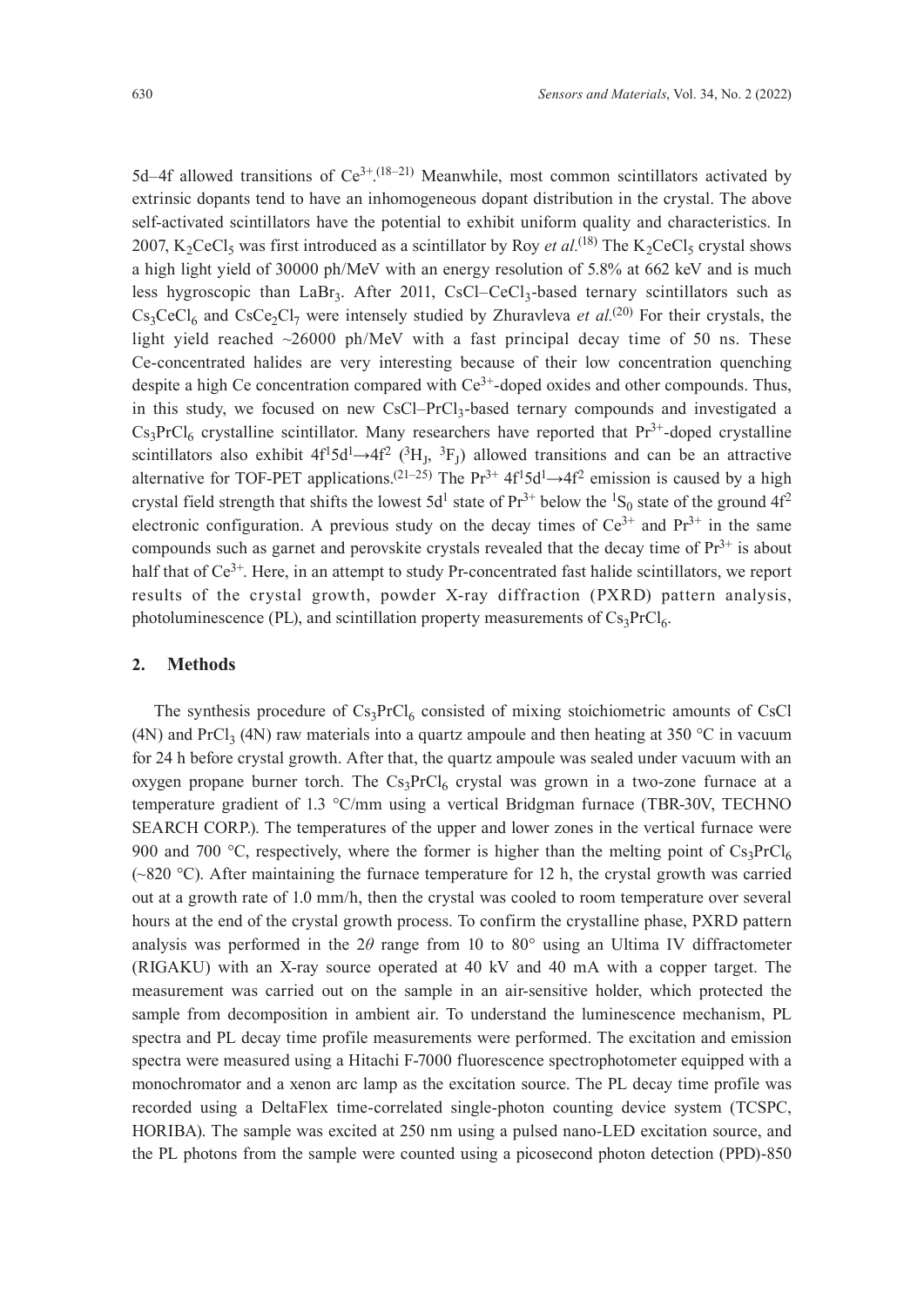module. The scintillation spectrum was measured at room temperature under continuous irradiation from a copper target acting as an X-ray source (SA-HFM3, Rigaku) at power settings of 40 kV and 40 mA. The scintillation light from the sample was detected with a SILVER-Nova multichannel spectrometer (Stellarnet Inc.) that was cooled to –15 °С using a Peltier module. The sample was optically coupled to an optical fiber head using optical grease, and Teflon tape was used as a reflector to increase the collection of light from diffuse reflections. The scintillation decay time profile was recorded using our original setup with a pulsed-X-ray-induced afterglow characterization system (Hamamatsu Photonics).<sup>(26)</sup> The main modules of the system were an R7400P-06 photomultiplier tube (PMT; Hamamatsu Photonics) and an X-ray tube (N5084, Hamamatsu Photonics) controlled by a picosecond laser diode (PLP10-063, Hamamatsu). Scintillation pulse height spectra under the irradiation of 662 keV gamma rays from a  $137Cs$ source were measured using the sample optically coupled to an R7600U-200 PMT (Hamamatsu Photonics). A detailed explanation of the experimental setup can be found in our previous paper.<sup>(27)</sup> The spectra were recorded with shaping times of 0.5 μs for Cs<sub>3</sub>PrCl<sub>6</sub> and 2 μs for  $Bi_4Ge_3O_{12}$  (BGO; light yield = ~8600 ph/MeV),<sup>(28)</sup> where the latter was used as a standard sample to calculate the scintillation light yield.

# **3. Results and Discussion**

A photograph of the as-grown  $Cs_3PrCl_6$  crystal is shown in Fig. 1(a). The crystal was slightly translucent with a greenish yellow color. The color is due to strong absorption bands in the UV wavelength region, which are caused by electron transitions of  $Pr<sup>3+</sup>$ . Part of the as-grown crystal was cut with a diamond-coated metal wire saw and polished optically to dimensions of  $3.0 \times 3.0$  $\times$  1.0 mm<sup>3</sup> for PL and scintillation measurements. The PXRD patterns of the grown crystal are shown in Fig. 1(b). The  $Cs_3PrCl_6$  melts congruently at ~830 °C and undergoes a solid–solid phase transition at ~395 °C from cubic (elpasolite-type) to monoclinic  $(Cs_3BiCl_6$ -type) with decreasing temperature.<sup>(29)</sup> The translucency of the crystal may be due to the solid–solid phase



Fig. 1. (Color online) (a) Photograph of as-grown Cs<sub>3</sub>PrCl<sub>6</sub> crystal and (b) PXRD patterns of the grown crystal.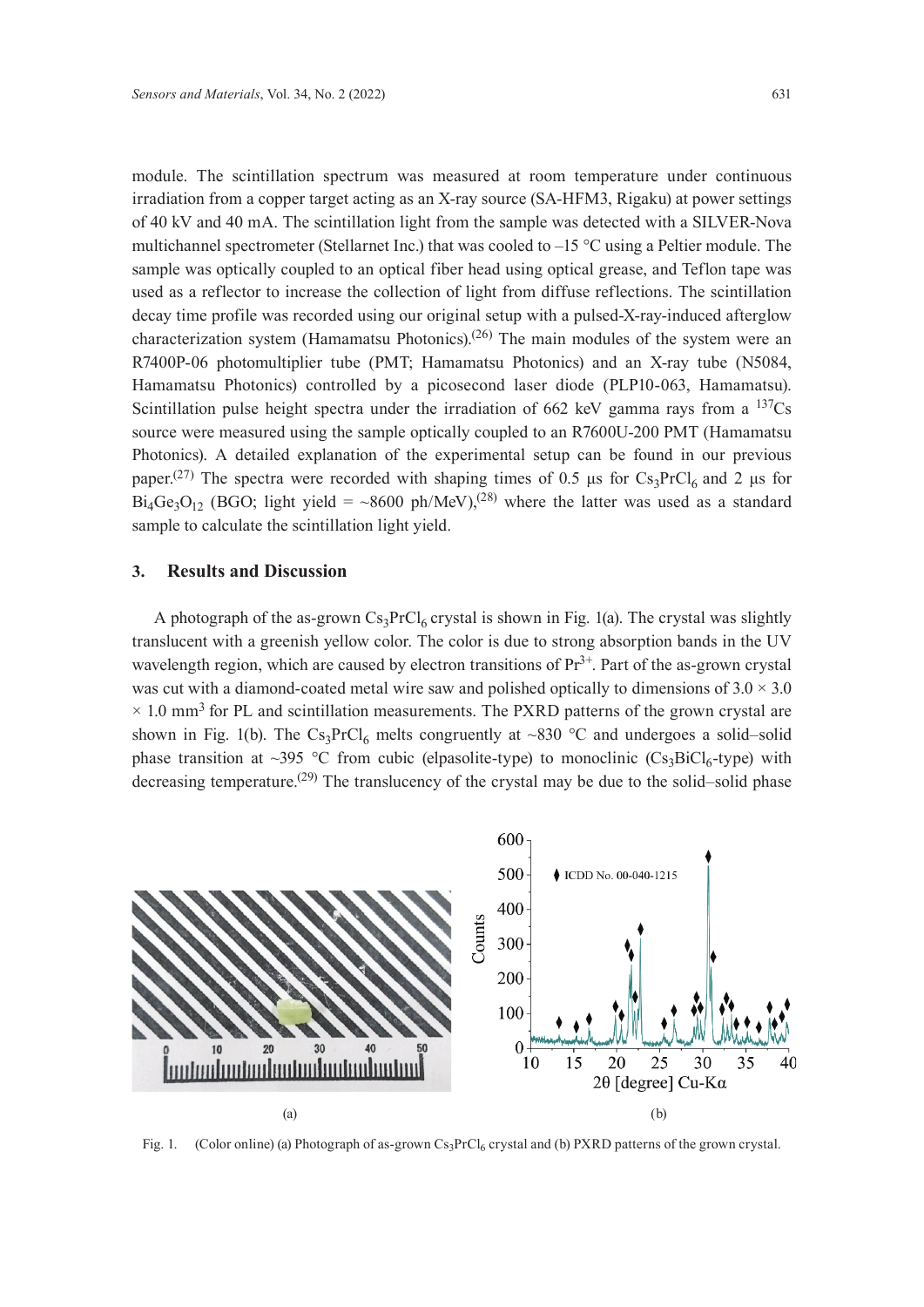transition during crystal growth, as previously reported for a  $Cs<sub>3</sub>CeCl<sub>6</sub>$  crystal.<sup>(20)</sup> From the phase and crystal structure analyses, the PXRD pattern of the grown crystal is in good agreement with that of the monoclinic  $Cs_3PrCl_6$  structure (ICDD No. 00-040-1215); therefore, it was concluded that we successfully grew a single-phase crystal of  $Cs<sub>3</sub>PrCl<sub>6</sub>$  without precipitation of the cubic phase. Also, the refined monoclinic unit cell parameters were  $a = 14.08$  Å,  $b = 8.267$  Å,  $c = 13.34$  Å, and  $\beta = 108.04$ °.

PL excitation and emission spectra of  $Cs<sub>3</sub>PrCl<sub>6</sub>$  are shown in Fig. 2. The emission spectrum excited at 233 nm shows two peaks at 285 and 312 nm, which are characteristic  $Pr^{3+} 4f^{1} 5d^{1} \rightarrow 4f^{2}$  $(^3H_J, ^3F_J)$  emission. A weak shoulder band at around 340–400 nm may be due to allowed transitions from the 4f<sup>1</sup>5d<sup>1</sup> excited state to the 4f<sup>2</sup> (<sup>1</sup>G<sub>4</sub>) state. The excitation spectrum with an emission wavelength of 285 nm shows a major excitation band at 233 nm with a shoulder band at 257 nm. These excitation bands correspond to the transitions from the  $4f<sup>2</sup>$  ground state to 5d excited states of  $Pr^{3+}$ . Srivastava reported the relationship between the energy of the  $Pr^{3+}$  $4f^2 \rightarrow 4f^15d^1$  configuration, Stokes shift, and <sup>1</sup>S<sub>0</sub> level for some Pr<sup>3+</sup>-activated compounds.<sup>(30,31)</sup> His report provided evidence that when the Stokes shift of the  $Pr^{3+} 4f^{1} 5d^{1} \rightarrow 4f^{2}$  emission is less than about 3000 cm<sup>-1</sup>, the compounds predominantly show UV emission via the  $4f^{1}5d^{1}\rightarrow 4f^{2}$ transition of Pr<sup>3+</sup>. From the spectra for Cs<sub>3</sub>PrCl<sub>6</sub>, the energy of the lowest Pr<sup>3+</sup> 4f<sup>2</sup> $\rightarrow$ 4f<sup>1</sup>5d<sup>1</sup> excitation transition and the Stokes shift can be calculated to be approximately 38462 and 1425 cm−1, respectively. Thus, our results are in good agreement with the previous report because  $Cs_3PrCl_6$  shows an intense emission band owing to the  $4f^15d^1 \rightarrow 4f^2$  transition of  $Pr^{3+}$ , whereas no  $4f^2-4f^2$  transitions of Pr<sup>3+</sup> can be confirmed in the PL spectra. The PL decay curve of Cs<sub>3</sub>PrCl<sub>6</sub> was measured at room temperature, as shown in Fig. 3. Here, the monitoring emission wavelength was 285 nm under excitation by a 250 nm LED. The decay time was obtained by exponential decay fitting after deconvolution of the instrument response function. From the fitting calculation, the decay time of the  $Pr^{3+} 4f^{1}5d^{1} \rightarrow 4f^{2}$  luminescence was found to be approximately 19 ns, which is a comparably fast response to other  $Pr<sup>3+</sup>$ -activated compounds.(21–25)



Fig. 2. (Color online) PL excitation (purple line) and emission (green line) spectra of  $Cs_3PrCl_6$  ( $\lambda_{em}$  = 285 nm, *λex* = 233 nm).

Fig. 3. (Color online) PL decay curve of  $Cs_3PrCl_6$  $(\lambda_{em} = 285 \text{ nm}, \lambda_{ex} = 250 \text{ nm}).$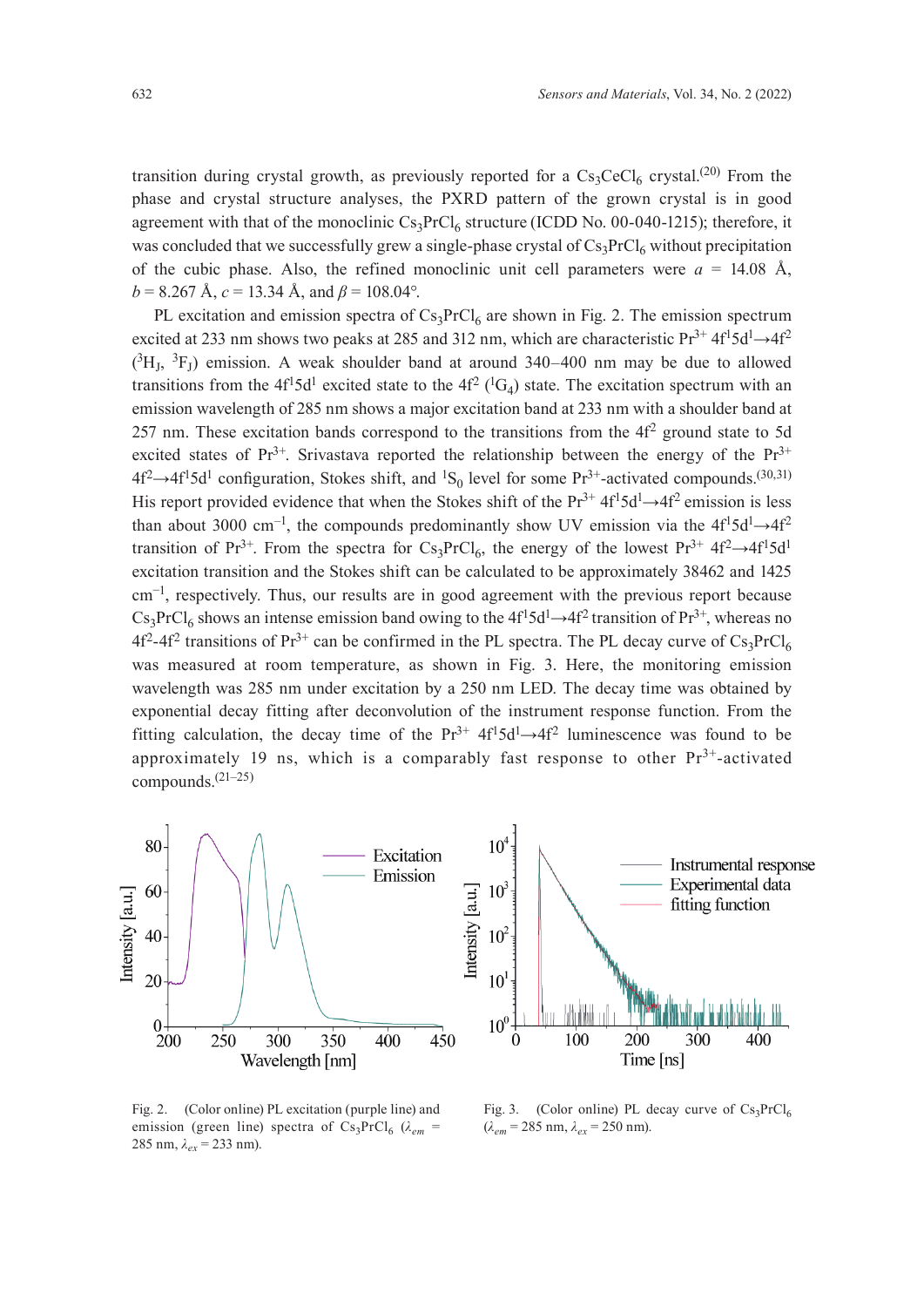The scintillation spectrum of  $Cs_3PrCl_6$  is shown in Fig. 4. The spectrum is dominated by UV emission bands peaking at 285 and 312 nm. Considering the PL measurements, the two emission peaks at 285 and 312 nm are assigned to transitions from the lowest  $4f<sup>1</sup>5d<sup>1</sup>$  excited state to the  $4f<sup>2</sup>$  $(^3H_J, {}^3F_J)$  ground state of Pr<sup>3+</sup>. Also, the weak shoulder band at around 340–400 nm can be assigned to transitions from the  $4f^15d^1$  excited state to the  $4f^2$  ( ${}^1G_4$ ) state. Meanwhile, various types of intrinsic emission such as self-trapped exciton (STE) and core-valence (CV) luminescence have been observed in many cesium-based ternary compounds.<sup>(32–35)</sup> In this study,  $Cs<sub>3</sub>PrCl<sub>6</sub>$  showed no emission band other than the  $Pr<sup>3+</sup>$  emission. Determining the reason for these emission properties is beyond the scope of our present study, although we speculate that the type of emission strongly depends on the electronic band structure and intrinsic optical selfabsorption of the compounds. Figure 5 shows the scintillation decay time profile of  $Cs_3PrCl_6$ . The profile was fitted with three exponential decay functions. The calculated decay times were 1.5, 11.7, and 72 ns. The initial fast decay component of 1.5 ns was due to an instrumental response function, whereas the other components were due to the scintillation from the sample. The major decay time constant was 11.7 ns (53%), which is slightly shorter than that of the PL (~19 ns). The mechanism of the accelerated decay time under X-ray excitation has not yet been revealed. Pédrini *et al.* reported and discussed a similar acceleration of the decay time in the CeF<sub>3</sub> crystal.(36) According to their study, one possibility is that the acceleration is caused by the creation of quenchers, such as other  $Pr^{3+}$  emission centers, near the  $Pr^{3+}$  emission centers under X-ray excitation because of the high concentration of  $Pr<sup>3+</sup>$ . The other decay time constant of 72 ns (47%) is longer that of the PL, which may be due to a complex energy transfer process from the host crystal lattice to the emission centers, in common with some intrinsic scintillators reported previously.(11,37–39)

The pulse height spectra of  $Cs_3PrCl_6$  and the BGO reference are shown in Fig. 6. The scintillation light yield for  $Cs_3PrCl_6$  was calculated to be approximately 5900 ph/MeV after taking into account the determined 662 keV gamma-ray photo-peak channel, the gain value, and the quantum efficiency of the PMT for the scintillation wavelength of each sample. Compared with commercial fast scintillators such as  $BaF_2$ ,  $CeF_3$ ,  $Gd_2SiO_5:Ce$ , and  $(Lu, Y)_2SiO_5:Ce$ ,

800 600 Intensity [a.u.] 400 200  $0 - M$  $300$ 400 500 600 200 Wavelength [nm]

Fig. 4. (Color online) X-ray-excited scintillation spectrum of  $Cs_3PrCl_6$ .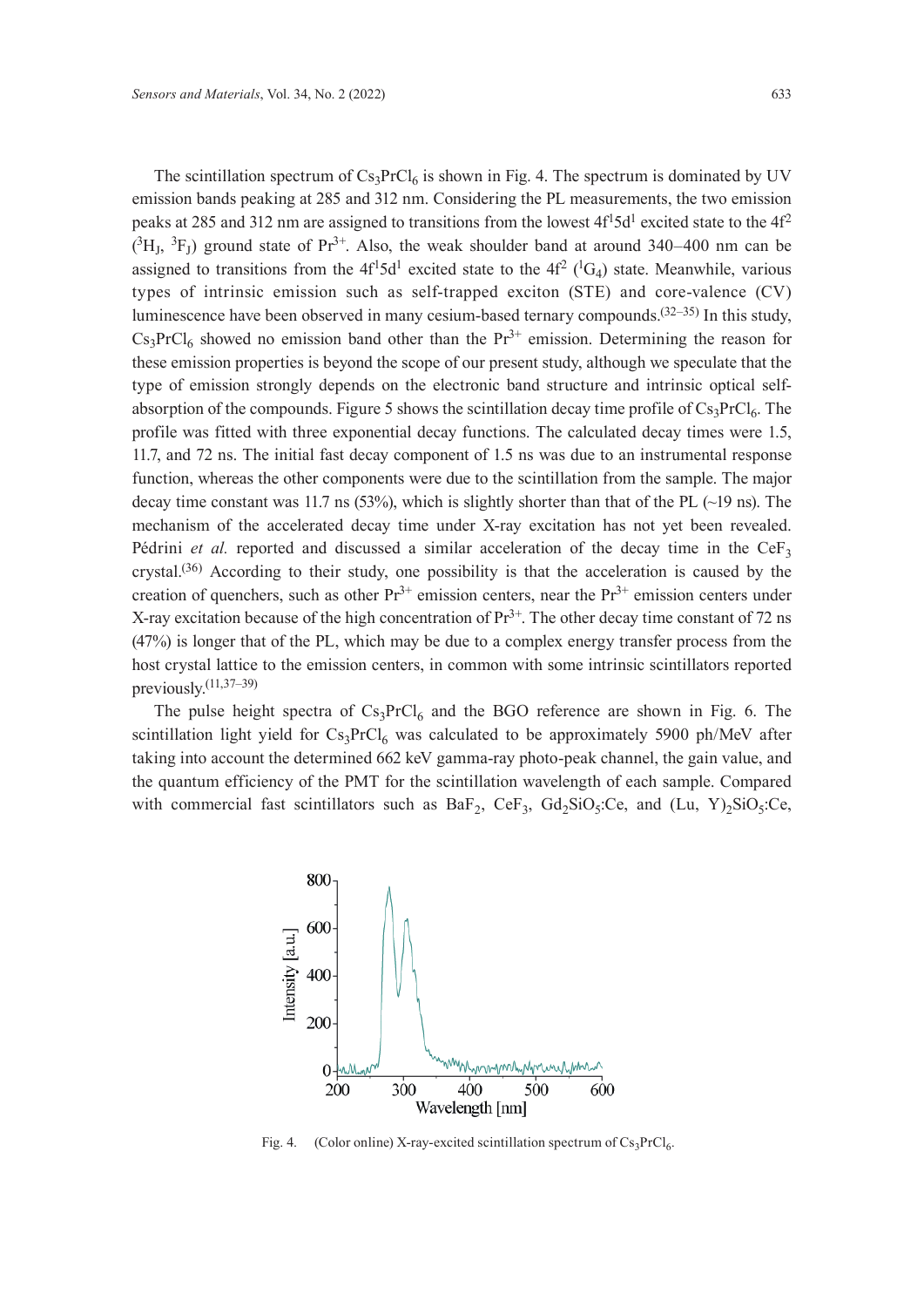

Fig. 5. (Color online) Pulsed X-ray-excited scintillation decay time profile of  $Cs_3PrCl_6$ .



Fig. 6. (Color online)  $^{137}Cs$ -gamma-ray-induced scintillation pulse height spectra of the Cs<sub>3</sub>PrCl<sub>6</sub> crystal and a reference BGO commercial scintillator.

Table 1 Characteristics of Cs<sub>3</sub>PrCl<sub>6</sub> compared with commercially available BaF<sub>2</sub>, CeF<sub>3</sub>, Gd<sub>2</sub>SiO<sub>5</sub>:Ce, and (Lu, Y)<sub>2</sub>SiO<sub>5</sub>:Ce.<br>(40–42)

|                                            | Scintillation wavelength (nm) | Decay time (ns)            | Light yield (ph/MeV)                                      |
|--------------------------------------------|-------------------------------|----------------------------|-----------------------------------------------------------|
| BaF <sub>2</sub>                           | 220, 310                      |                            | $0.6$ (220 nm), 620 (310 nm) 2500 (220 nm), 7500 (310 nm) |
| CeF <sub>3</sub>                           | 340                           |                            | 4300                                                      |
| $Gd_2SiO_5:Ce$                             | 440                           | 60, 600                    | ~10000                                                    |
| $(Lu,Y)$ <sub>2</sub> SiO <sub>5</sub> :Ce | 420                           | 40                         | 25000                                                     |
| Cs <sub>3</sub> PrCl <sub>6</sub>          | $280 - 320$                   | $11.7(53\%)$ , 72 $(47\%)$ | 5900                                                      |

 $Cs<sub>3</sub>PrCl<sub>6</sub>$  is found to have moderate light yield with a short decay time and a suitable scintillation wavelength for the PMT (see Table 1). The energy resolution at 662 keV was estimated to be approximately ~26%. Upon future refinement of the crystal growth technique, we expect that the light yield and energy resolution will be further improved.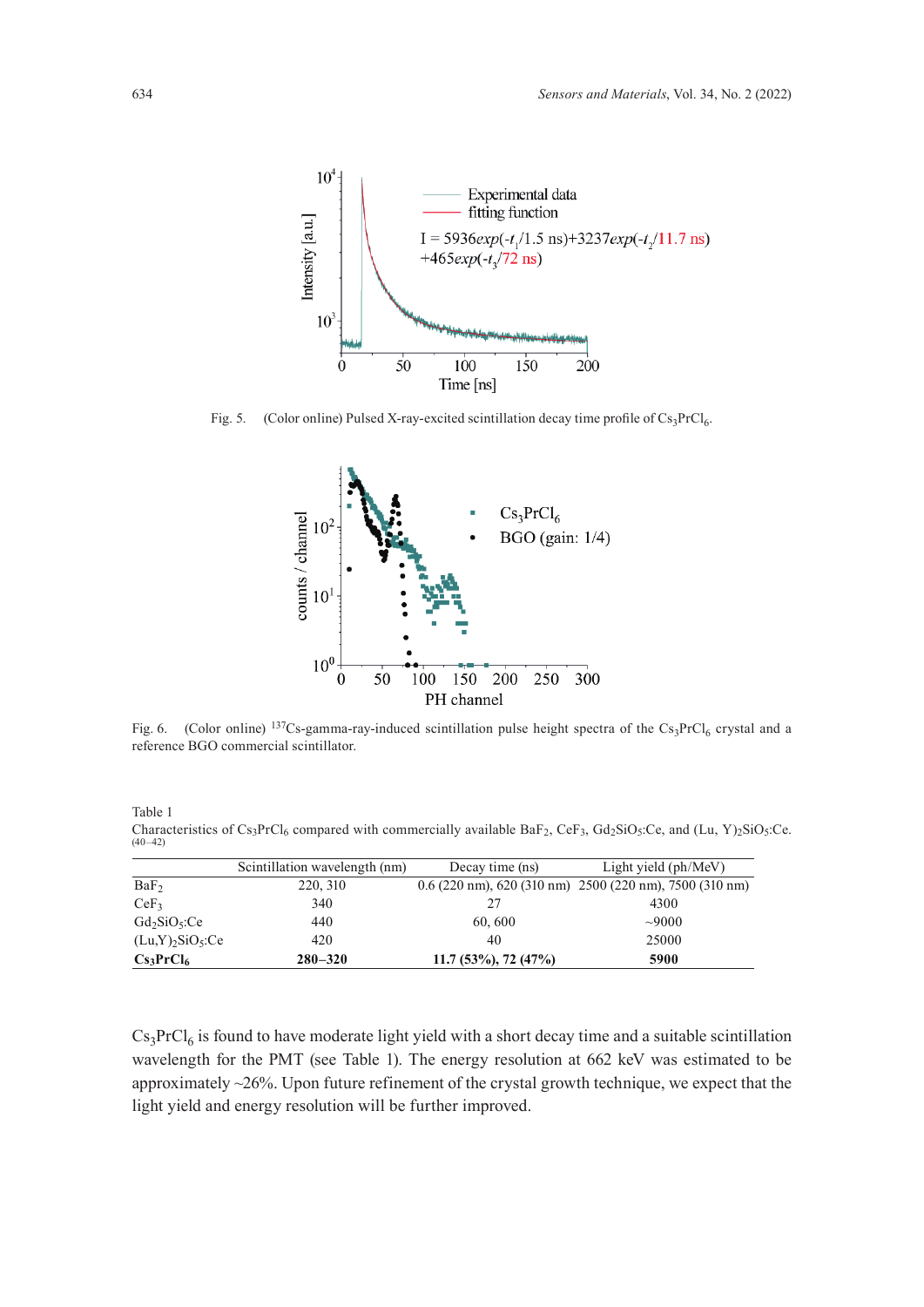#### **4. Summary**

In this work, we present a new intrinsic fast scintillator:  $Cs_3PrCl_6$ . A  $Cs_3PrCl_6$  crystal was grown by the vertical Bridgman–Stockbarger technique and its PL and scintillation properties were characterized at room temperature. Under both UV light and X-ray excitation, the crystal showed characteristic  $Pr^{3+}$  4f<sup>1</sup>5d<sup>1</sup>-4f<sup>2</sup> emission bands peaking at 285 and 312 nm, which are detectable emission for a common PMT. The scintillation decay consists of two exponential components: a fast component of 11.7 ns (53%) and a slow component of 72 ns (47%). The scintillation light yield is calculated to be approximately 5900 ph/MeV. These attractive performances make this crystal promising for X-ray and gamma-ray detection applications requiring good coincidence timing and a high count-rate capability.

## **Acknowledgments**

This work was supported by the Cooperative Research Project of the Research Center for Biomedical Engineering and Terumo Life Science Foundation.

#### **References**

- 1 K. Takagi and T. Fukazawa: Appi. Phys. Lett. **42** (1983) 43.
- 2 D. W. Cooke, K. J. McClellan, B. L. Bennett, J. M. Roper, M. T. Whittaker, and R. E. Muenchausen: J. Appl. Phys. **88** (2000) 7360.
- 3 G. B. Loutts, A. I. Zagumennyi, S. V. Lavrishchev, Y. D. Zavartsev, and P. A. Studenikin: J. Cryst. Growth **174** (1997) 331.
- 4 Y. Fujimoto, D. Nakauchi, T. Yanagida, M. Koshimizu, and K. Asai: Sens. Mater. **33** (2021) 2147.
- 5 C. W. E. van Eijk: Radiat. Prot. Dosim. **129** (2008) 13.
- 6 C. L. Melcher: J. Nucl. Med. **41** (2000) 1051.
- 7 P. Lecoq: Nucl. Instrum. Methods Phys. Res., Sect. A **809** (2016) 130.
- 8 E. Zych, C. Brecher, A. J. Wojtowicz, and H. Lingertat: J. Lumin. **75** (1997) 193.
- 9 E. V. D. van Loef, P. Dorenbos, and C. W. E. van Eijk: Appl. Phys. Lett. **79** (2001) 1573.
- 10 T. Yanagida, K. Kamada, Y. Fujimoto, H. Yagi, and T. Yanagitani: Opt. Mater. **35** (2013) 2480.
- 11 Y. Fujimoto, K. Saeki, D. Nakauchi, T. Yanagida, M. Koshimizu, and K. Asai: Sens. Mater. **29** (2017) 1425.
- 12 G. Okada, M. Akatsuka, H. Kimura, M. Mori, N. Kawano, N. Kawaguchi, and T. Yanagida: Sens. Mater. **30** (2018) 1547.
- 13 A. Khan, G. Rooh, H. J. Kim, and S. Kim: J. Alloys Compd. **741** (2018) 878.
- 14 H. Kimura, F. Nakamura, T. Kato, D. Nakauchi, G. Okada, N. Kawaguchi, and T. Yanagida: Sens. Mater. **30** (2018) 1555.
- 15 H. Fukushima, D. Nakauchi, N. Kawaguchi, and T. Yanagida: Sens. Mater. **31** (2019) 1273.
- 16 U. Shirwadkar, M. Loyd, M. H. Du, E. V. Loef, G. Ciampi, L. S. Pandian, L. Stand, M. Koschan, M. Zhuravleva, C. Melcher, and K. Shah: Nucl. Instrum. Methods Phys. Res., Sect. A **962** (2020) 163684.
- 17 S. Matsumoto, A. Minamino, and A. Ito: Sens. Mater. **33** (2021) 2209.
- 18 U. N. Roy, M. Groza, Y. Cui, A. Burger, N. Cherepy, S. Friedrich, and S. A. Payne: Nucl. Instrum. Methods Phys. Res., Sect. A **579** (2007) 46.
- 19 R. Hawrami, A. K. Batra, M. D. Aggarwal, U. N. Roy, M. Groza, Y. Cui, A. Burger, N. Cherepy, T. Niedermayr, and S. A. Payne: J. Cryst. Growth **310** (2008) 2099.
- 20 M. Zhuravleva, K. Yang, and C. L. Melcher: J. Cryst. Growth **318** (2011) 809.
- 21 Y. Fujimoto, K. Saeki, D. Nakauchi, T. Yanagida, M. Koshimizu, and K. Asai: Sens. Mater. **31** (2019) 1241.
- 22 M. Nikl, H. Ogino, A. Krasnikov, A. Beitlerova, A. Yoshikawa, and T. Fukuda: Phys. Status Solidi A **202**  $(2005)$  R4
- 23 W. Drozdowski, T. Lukasiewicz, A. J. Wojtowicz, D. Wisniewski, and J. Kisielewski: J. Cryst. Growth **275** (2005) e709.